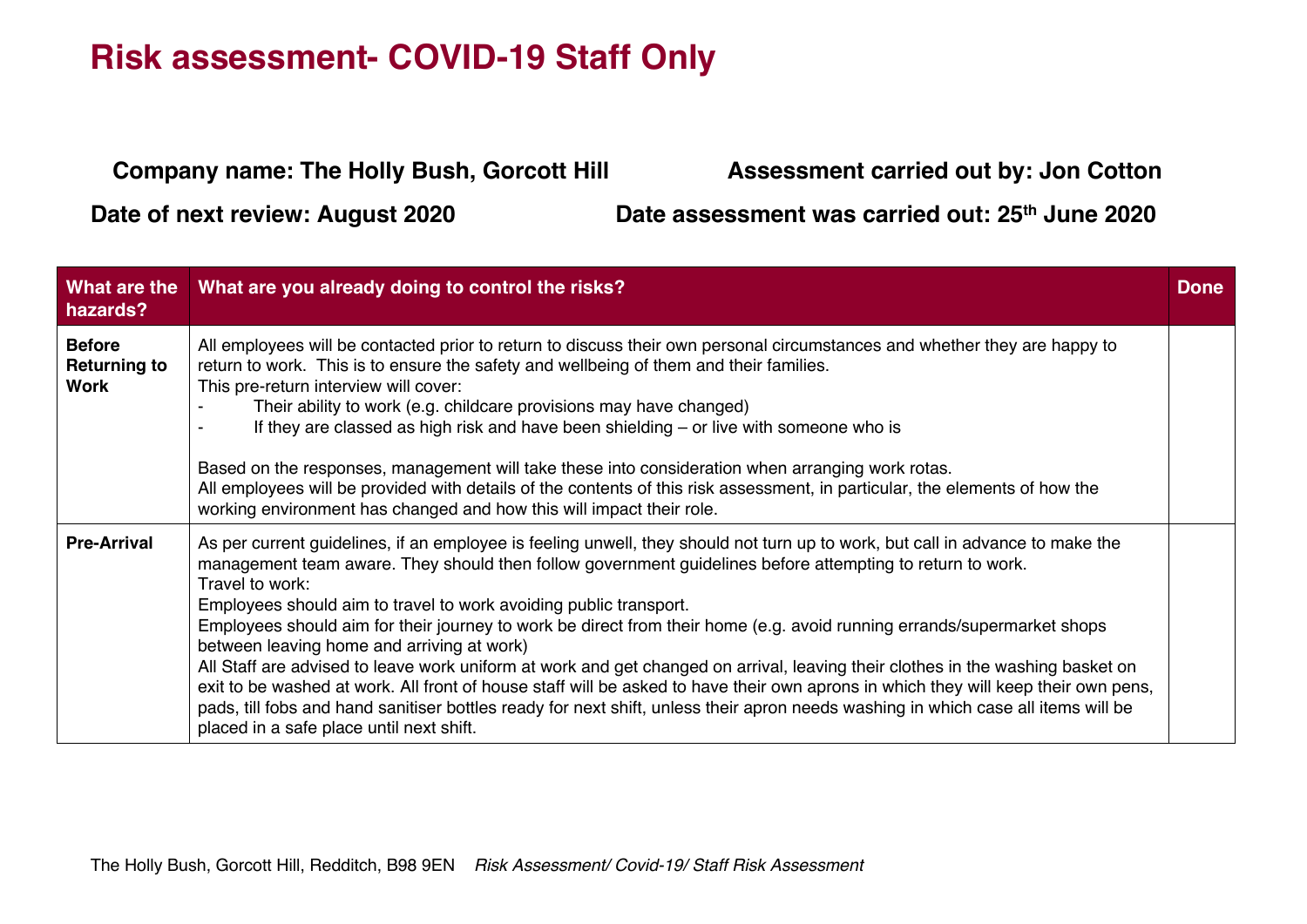| What are the<br>hazards?                | What are you already doing to control the risks?                                                                                                                                                                                                                                                                                                                                                                                                                                                                                                                                                                                                                                                                                                                                                                                                                                                                                    | <b>Done</b> |
|-----------------------------------------|-------------------------------------------------------------------------------------------------------------------------------------------------------------------------------------------------------------------------------------------------------------------------------------------------------------------------------------------------------------------------------------------------------------------------------------------------------------------------------------------------------------------------------------------------------------------------------------------------------------------------------------------------------------------------------------------------------------------------------------------------------------------------------------------------------------------------------------------------------------------------------------------------------------------------------------|-------------|
| <b>Arrival</b>                          | On arrival, staff should arrive via the kitchen door. If pot washers are at their station, they should ask staff to move out of their<br>way in order to maintain social distancing as much as possible even though the area is not 2m wide.<br>Immediately on arrival, they must wash their hands.<br>Coats and bags must be left in the designated area – each employee will be assigned their own peg where possible and cannot<br>use others.<br>Front of house will be provided with a pen and pad and wait cloth. This must be kept with them at all times and must not be<br>shared!<br>PPE will be made available to staff, any PPE used must be worn correctly at all times and changed regularly if needed.<br>Employees should bring their own filled drinks container to limit trips to the bar for refreshments.<br>Where shifts would typically be commencing at the same time, these will be staggered if necessary. |             |
| <b>Uniform</b><br>Change/<br>removal    | Staff should not arrive in their uniform but get changed in the staff toilet on arrival.<br>Staff should not leave in their uniform but change before returning home.<br>Staff should leave their workwear on site to get washed so it does not leave the premises.<br>If it is not practical to change on the premises, the advice is to change for work at home immediately prior to leaving to travel to<br>start your shift and change out of your workwear as soon as you get home.                                                                                                                                                                                                                                                                                                                                                                                                                                            |             |
| <b>Moving</b><br>around the<br>building | There will be a one-way flow throughout the building which should be followed when the pub is open to the public. There will<br>be occasions where this is not practical. When this happens, employees are advised to maintain social distancing where<br>practical.<br>The pub is separated into different areas. At the start of your shift, you will be advised which zones you are permitted in for<br>the duration of your shift, we will ask staff stay in their area at all times when possible.<br>Bar area: where possible, only one person should be behind the bar<br>Cellar: only one person in the cellar at any one time                                                                                                                                                                                                                                                                                              |             |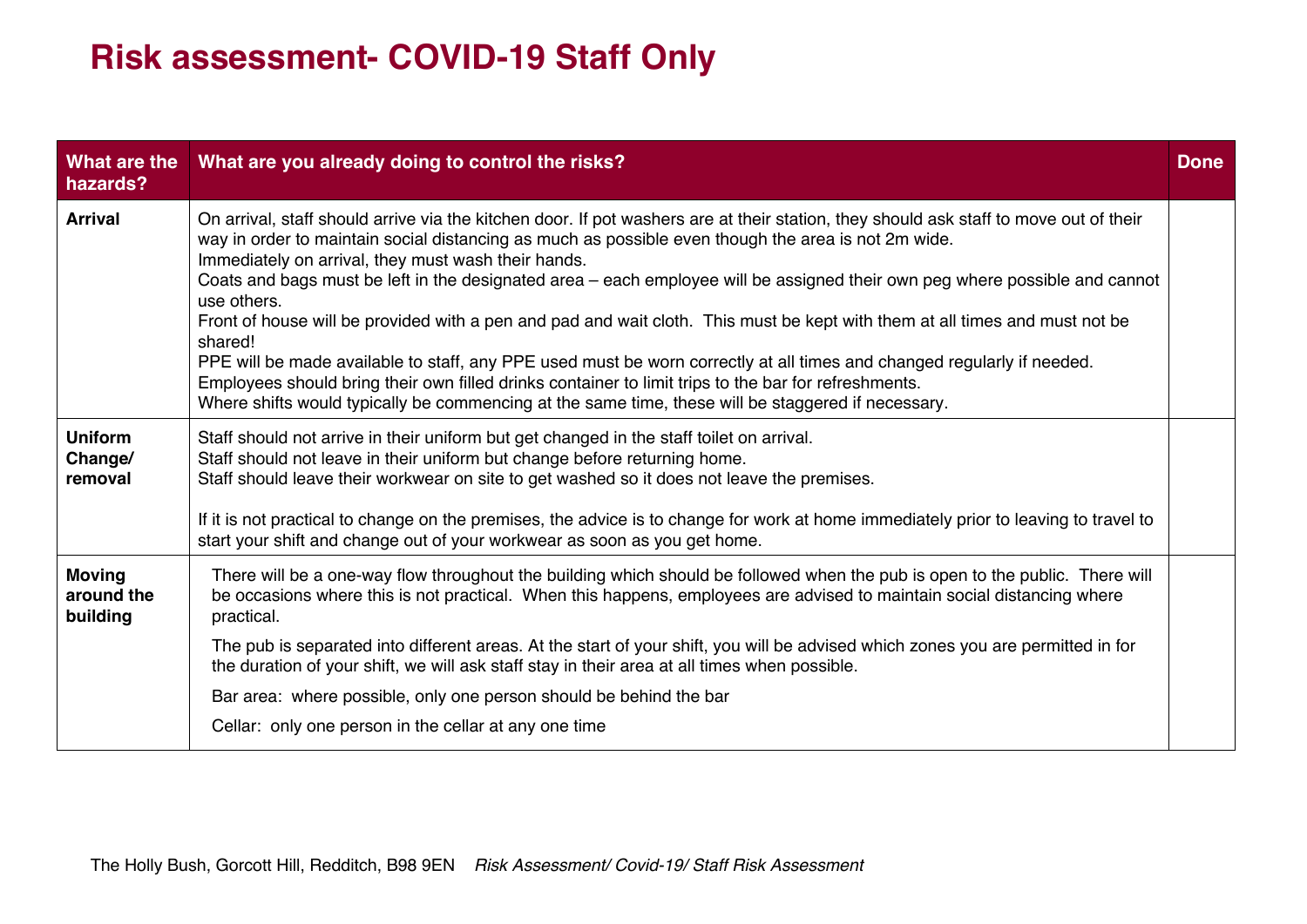| What are the<br>hazards?                                             | What are you already doing to control the risks?                                                                                                                                                                                                                                    | <b>Done</b> |
|----------------------------------------------------------------------|-------------------------------------------------------------------------------------------------------------------------------------------------------------------------------------------------------------------------------------------------------------------------------------|-------------|
|                                                                      | Kitchen: the kitchen will be split into separate work zones, with the aim that there is only one employee in each area. Where<br>this is not practical, employees should ensure they are washing and cleaning down surfaces every 20 minutes or more often.                         |             |
| <b>Kitchen Areas</b>                                                 | Kitchen staff should aim to remain in their kitchen zone as much as possible. When this is not possible, staff should not loiter<br>in the other zones and return to their workstation as soon as practical.                                                                        |             |
|                                                                      | Work surfaces should be cleaned down frequently during the shift.                                                                                                                                                                                                                   |             |
|                                                                      | Only one person should be accessing the freezers/fridges at any one time.                                                                                                                                                                                                           |             |
|                                                                      | Handles need to be wiped down frequently.                                                                                                                                                                                                                                           |             |
| <b>Equipment &amp;</b>                                               | Front of house - FOH staff will be required to keep their own equipment and not share.                                                                                                                                                                                              |             |
| <b>Machinery</b>                                                     | Tills – only one person should be using the till in any session. The nominated users will be assigned by management. If<br>others do need to use the till, they should wipe down the cover prior to use and wipe down again afterwards.                                             |             |
|                                                                      | Coffee Machine – one person will be assigned the coffee duties at any one time. When this is not practical other users<br>should wipe the handles down immediately before and after use.                                                                                            |             |
|                                                                      | <b>Phone</b> – one person will be assigned phone duties at any one time. When this is not practical other used should wipe the<br>phone before answering the call.                                                                                                                  |             |
|                                                                      | Kitchen Staff – chefs are recommended to use their own knives where possible. They should avoid the sharing of utensils.<br>Utensils in constant use should be washed on a regular basis.                                                                                           |             |
| <b>Deliveries &amp;</b><br><b>Contractors</b><br>arriving on<br>site | <b>Deliveries</b> – request to all suppliers that where possible, deliveries are made when the pub is closed to the public. Staff are<br>reminded to maintain social distancing when accepting deliveries. Staff must wash hands once a delivery has been accepted<br>and put away. |             |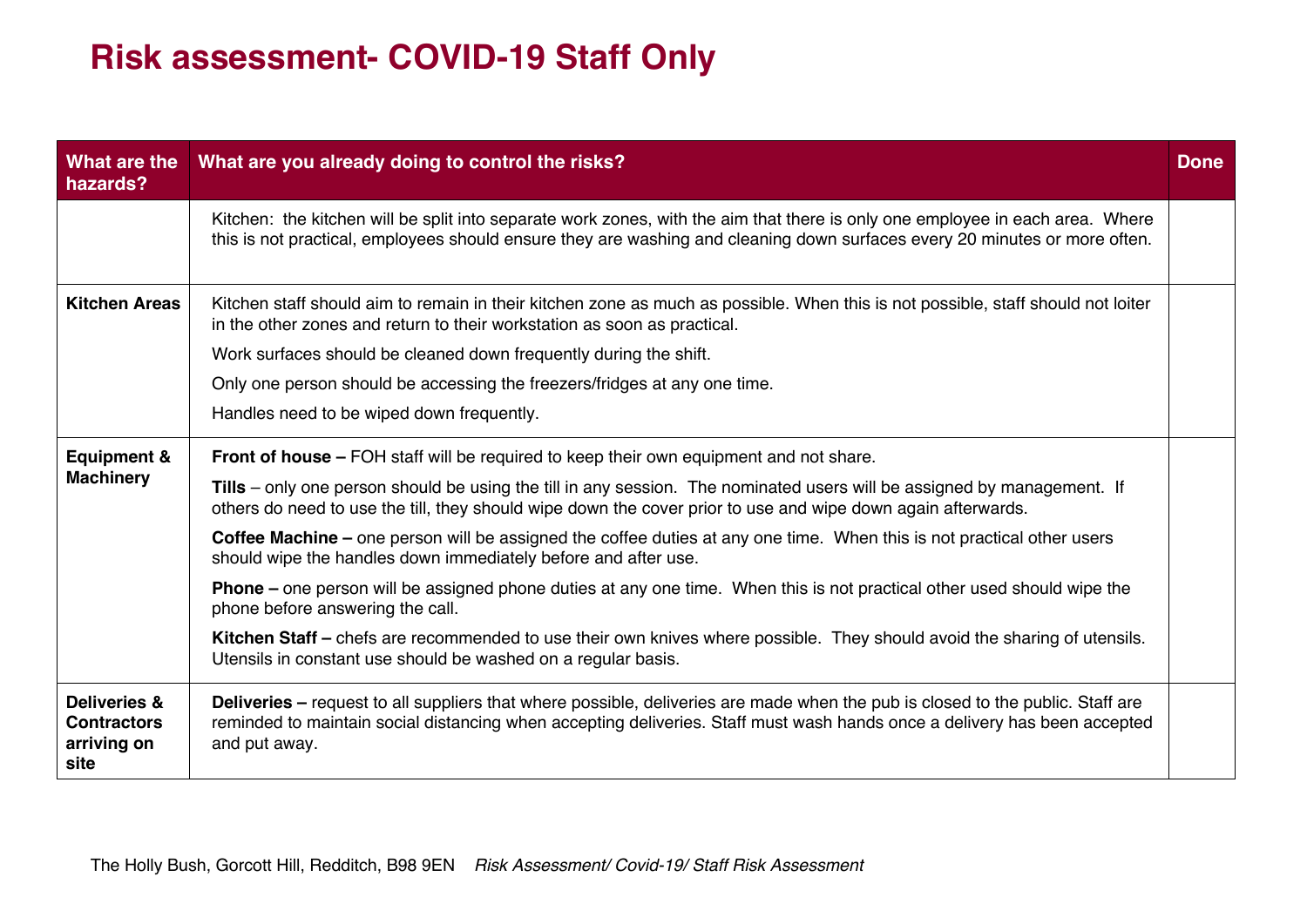| What are the<br>hazards?                                       | What are you already doing to control the risks?                                                                                                                                                                                                                                                                                                                                                                                                               | <b>Done</b> |
|----------------------------------------------------------------|----------------------------------------------------------------------------------------------------------------------------------------------------------------------------------------------------------------------------------------------------------------------------------------------------------------------------------------------------------------------------------------------------------------------------------------------------------------|-------------|
|                                                                | <b>Contractors</b> – where a contractor is required on the premises, they will be asked where possible, to visit when the pub is<br>closed to the public. They will be asked to wash their hands upon arrival and staff will maintain social distances for the<br>duration of their visit.                                                                                                                                                                     |             |
| <b>Other areas</b><br>to consider<br>with specific<br>controls | Garden - No additional risks are identified specifically for the garden area                                                                                                                                                                                                                                                                                                                                                                                   |             |
| <b>Interactions</b><br>with                                    | Taking orders at tables: orders must be taken at tables and from a distance of 1 metre. Employees must not loiter and<br>engage in further conversation with customers                                                                                                                                                                                                                                                                                         |             |
| <b>Customers</b>                                               | Delivering food and drinks to tables:                                                                                                                                                                                                                                                                                                                                                                                                                          |             |
|                                                                | For drink orders,                                                                                                                                                                                                                                                                                                                                                                                                                                              |             |
|                                                                | Drinks will be delivered on trays. Wait staff will place the tray of drinks on the table and step back, asking the customers to<br>remove the glasses. Customers will be asked to remove the items from the trays themselves while the wait staff step back.<br>This means wait staff will not have touched the glassware. Once the tray is empty, the wait staff will collect and remove,<br>wiping it down or washing it before returning to the tray stack. |             |
|                                                                | For food orders- these will be placed promptly by the wait staff, using cloths and the wait staff will step back promptly.                                                                                                                                                                                                                                                                                                                                     |             |
|                                                                | Clearing tables: wait staff will where possible/practical, ask customers to place their empty crockery/glasses to the end of<br>the table for its safe removal.                                                                                                                                                                                                                                                                                                |             |
|                                                                | Returning glasses: these will be placed at the side of the bar. The bar staff will drain and stack them into the dishwasher                                                                                                                                                                                                                                                                                                                                    |             |
|                                                                | Returning plates: these will be placed inside the kitchen. Wait staff are encouraged to wash their hands after collection of<br>plates.                                                                                                                                                                                                                                                                                                                        |             |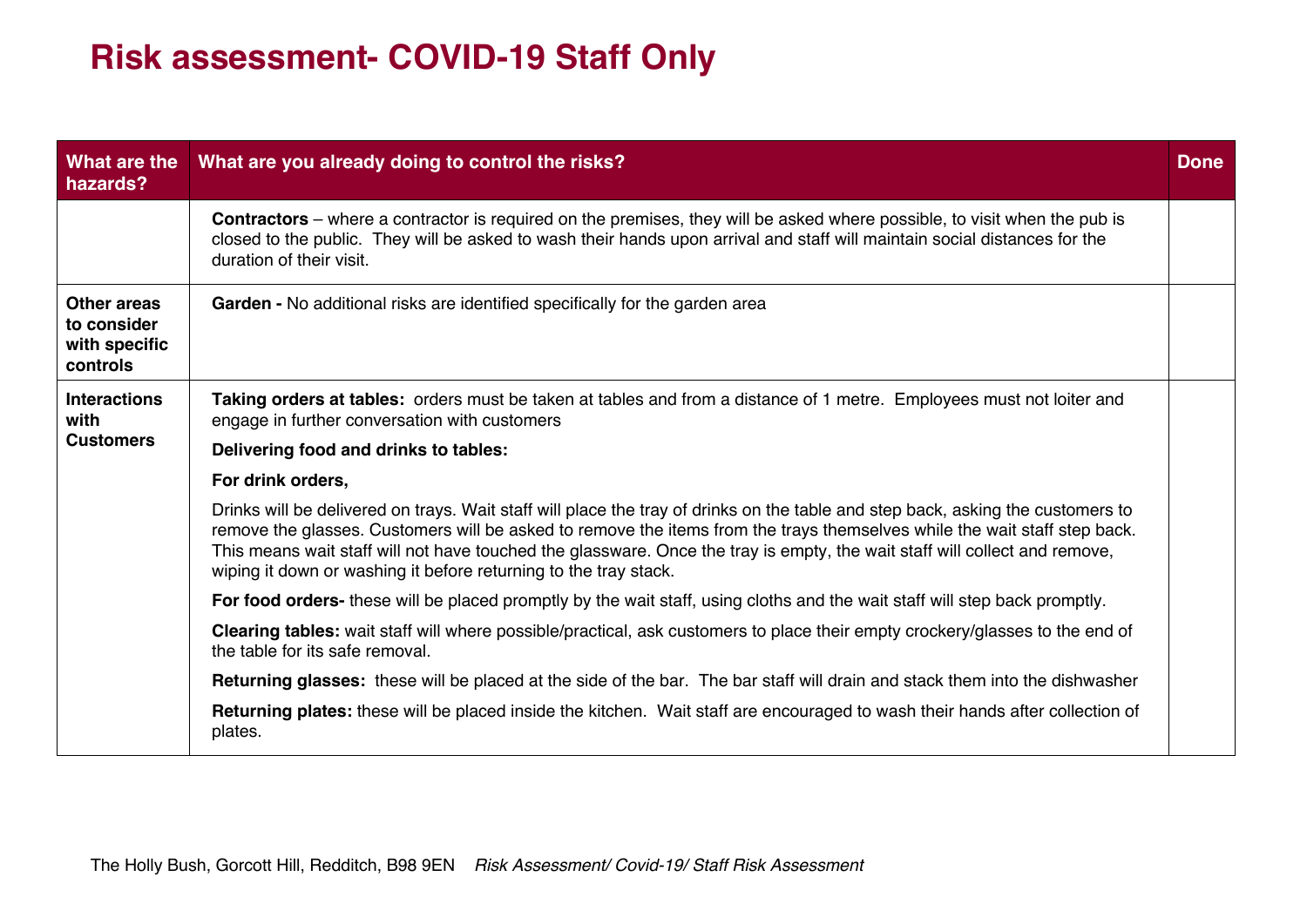| What are the<br>hazards?                                          | What are you already doing to control the risks?                                                                                                                                                                                                                                                                                                                                                                                                                                                                                      | <b>Done</b> |
|-------------------------------------------------------------------|---------------------------------------------------------------------------------------------------------------------------------------------------------------------------------------------------------------------------------------------------------------------------------------------------------------------------------------------------------------------------------------------------------------------------------------------------------------------------------------------------------------------------------------|-------------|
|                                                                   | <b>Returning glasses:</b> these will be placed in the glass wash area; staff are encouraged to use the sanitiser station or their own<br>sanitiser once they have touched the glasses. We also advice staff not to hold the glasses where customers lips may have<br>been. Lip stick remover will be washed and replaced at the end of every shift.                                                                                                                                                                                   |             |
| <b>Interaction</b><br>with<br>colleagues                          | Interaction with colleagues cannot be avoided. Where possible, handovers should be undertaken standing side by side and<br>not face to face, 1 metre apart where possible.<br>Where staff are part of the same household then the social distancing measure do not apply, and staff can work closer<br>together. However, if one member of the household shows symptoms, then all members of the household must isolate. The<br>person showing symptoms for 7 days and rest of the household for 14 days.                             |             |
| Use of office<br>space                                            | Unless part of their role or requested, employees should not be in the office. Before using any equipment, hands must be<br>cleaned. Any equipment / surfaces used must be wiped down before and after use, e.g. phone, laptop, printer, drawer<br>handles.                                                                                                                                                                                                                                                                           |             |
| <b>Leaving work</b>                                               | Employees are requested to wash their hands before leaving the workplace and are recommended to shower/ wash<br>immediately upon returning home.                                                                                                                                                                                                                                                                                                                                                                                      |             |
| When a<br>member of<br>staff or their<br>household<br>feel unwell | Staff should follow the existing process if they become to feel unwell at work. Alert the shift manager who will arrange for the<br>employee to be isolated and arrange for them to return home. Staff have been advised to ensure they are aware of the<br>current symptoms of covid-19.<br>If a member of staff has symptoms of Covdi-19 then the following actions will be carried out:<br>Separate the ill person from others by at least 2m<br>$\bullet$<br>Dial 111 or use 111 online to obtain the correct advice if necessary |             |